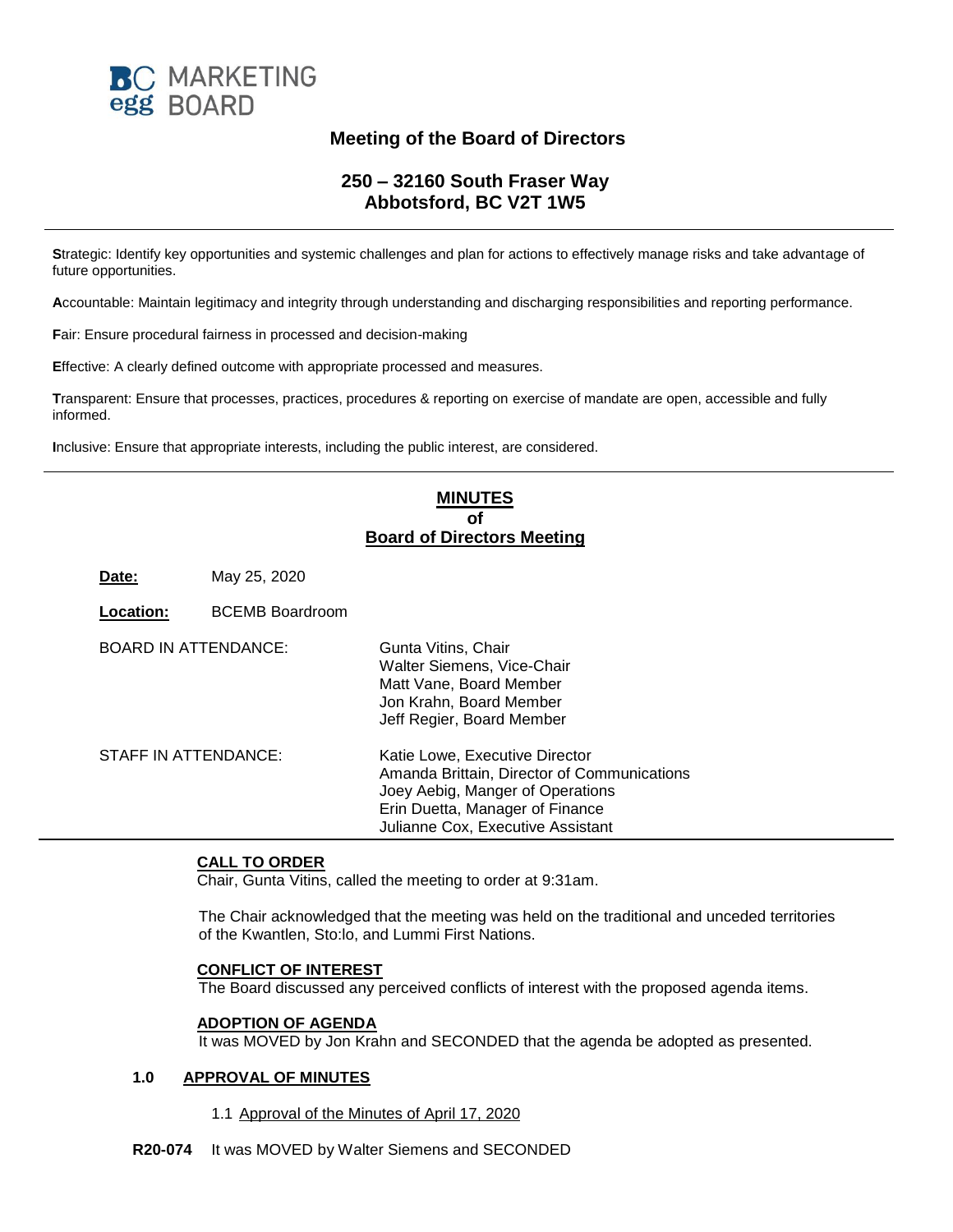THAT the Board of Directors approve the Minutes April 17, 2020 as presented.

CARRIED

- 1.2 Approval of the Minutes of April 24, 2020
- **R20-075** It was MOVED by Matt Vane and SECONDED

THAT the Board of Directors approve the Minutes of April 24, 2020 as presented.

CARRIED

- 1.3 Approval of the Minutes of May 1, 2020
- **R20-076** It was MOVED by Matt Vane and SECONDED

THAT the Board of Directors approve the Minutes of May 1, 2020 as presented.

CARRIED

- 1.4 Approval of the Minutes of May 8, 2020
- **R20-077** It was MOVED by Matt Vane and SECONDED

THAT the Board of Directors approve the Minutes of May 8, 2020 with amendments.

CARRIED

- 1.5 Approval of the Minutes of COP (Period 6), 2020
- **R20-078** It was MOVED by Walter Siemens and SECONDED

THAT the Board of Directors approve the Minutes of COP (Period 6), 2020 as presented.

CARRIED

## **2.0 BUSINESS ARISING/ACTION LIST**

## 2.1 2020 Board Calendar

The Board reviewed the calendar of events and action plan items. The Executive Director provided an update to the Board on the action plan items.

## 2.2 New Business

2.2a ILT In Chickens

The ILT in Chickens memo from the BC Chicken Growers Association was presented to the Board for information. The Board discussed the CEO ILT vaccine usage,availability and impacts within the egg industry.

## **3.0 STAKEHOLDER ENGAGEMENT**

## 3.1 EFC Update

An update on the issues of egg supply in retail and processing were presented to the Board. EFC in-person meetings will resume in June.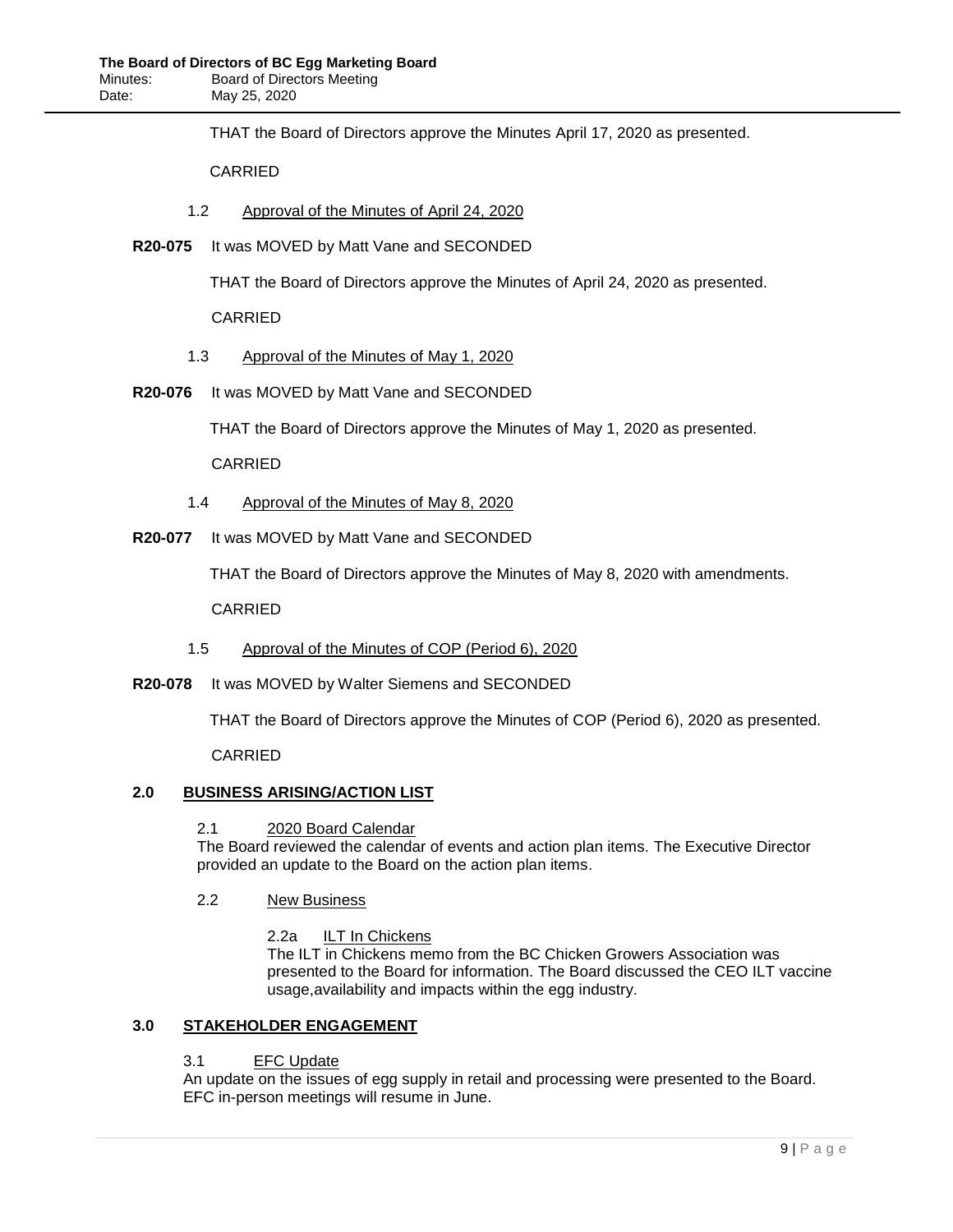## 3.2 Marketing Update

An update was provided on BC Egg's social media campaigns, communication programs, BC Egg website, and an upcoming school program. The Marketing staff have worked hard to change events to virtual platforms which will assist in reaching diverse audiences. A request to move funds between marketing categories within the marketing budget was also presented for discussion.

The Board reviewed the request and advised staff not to make any transfers within the marketing budget at this time, as some uncertainties from COVID-19 still remain. The Board supported the proposed branding campaign and will review the request further in September.

## 3.3 Central Agriculture Facility Update

Based on the Board's previous discussions, Staff requested that the CAF committee receive additional quotes for work required to the building. An update on the request was provided and a report from the CAF committee with additional information is forthcoming.

## 3.4 EFC Call for Nominations

With the recent EFC director changes, a call for nomination has been sent to all to all egg boards for an Atlantic position on the COP and PMC committees.

The Board discussed potential nominees which will be forwarded to EFC.

## **Action:** Staff was directed to provide EFC with the Board's nominations of **function** for the COP and **for the PMC committees.**

## **4.0 OPERATIONS**

## 4.1 Fowl Removal Trial

There is currently no back-up method for fowl removal if the processor or the stunner are not available. BC Egg would like to have whole barn gassing as a fallback option should no other fowl removal options be available. Staff confirmed that the EOC would not be able to help with funding. The Board is now exploring cost sharing options amongst the other feather boards, excluding turkey as they have chosen to withdraw their interest. Investment Ag Foundation and BCMA will also be explored for funding options. The trial run of the whole barn gassing is currently on pause as staff works on the logistical end. A trial run might be scheduled for the fall. Updates will be provided to the Board as they become available.

## 4.2 Interior Fowl Removal

The party which BCEMB contracted in January of 2020 to remove fowl in the Interior region of BC has communicated that before purchasing a gas euthanasia system they will require an additional per bird price increase. Alongside other ongoing issues regarding fowl removal and the cost to producers in the Interior, BC Egg held an Interior producer meeting via Zoom to discuss the issues. From the meeting and the productive discussions, an Interior Producer Committee on fowl removal was created, consisting of producer members. A response from the committee with their suggestions is expected in June.

The Board discussed the additional conversations that will be required to gather further information.

## 4.3 Producer Update

BCEMB PLO staff visited the producer on May 12, 2020. Staff was able to complete the Start-Clean-Stay-Clean audit, the BC Biosecurity Audit, as well as take environmental swabs from both EPUs. The audits all went very well with no corrective actions indicated. Due to staffing issues at EFC, no EFC representative was on farm at the time of the PLO audits. The Animal Care and Barn Measurements are still pending.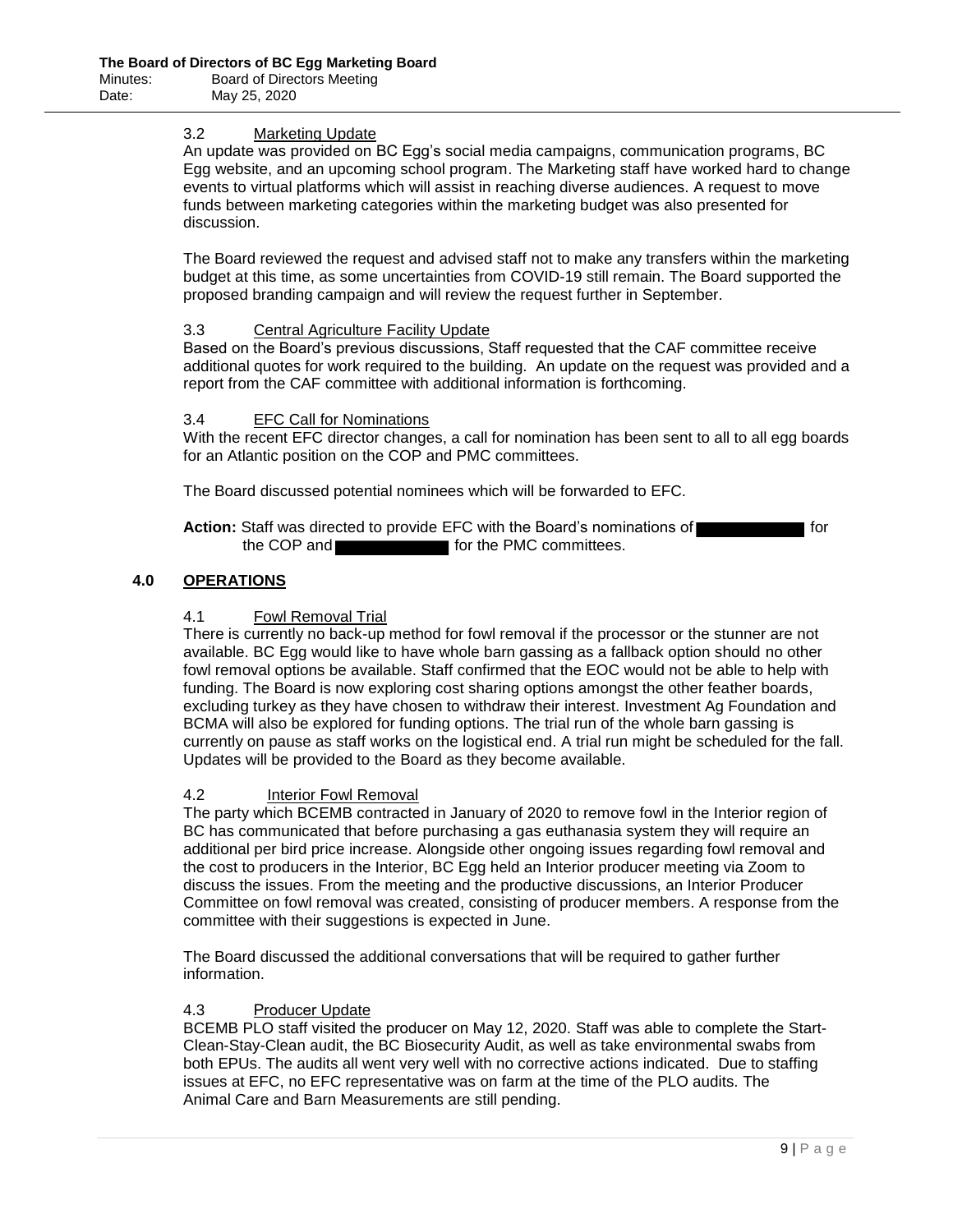### **R20-079** It was MOVED by Walter Siemens and SECONDED

WHEREAS producer was deemed not in good standing with the Consolidated Order in July 2018 until new facilities are built and all quota is placed in those facilities, with the conditions that all Animal Care and Start Clean Stay Clean requirements are met.

THAT the Board of Directors deems **in the standing** in good standing, on a conditional basis, effective May 25th, 2020. The Board recognizes successful completion of its 2020 BC Biosecurity and EFC SC-SC program audit. This conditional good standing will be reassessed upon completion of the 2020 program audits for EFC ACP standards as well as EFC's verification of the barn measurements which are expected to occur during each barn's next downtime.

### CARRIED.

## 4.4 Producer Letter

The Board reviewed the letter that BC Egg received from a producer on May 9, 2020 requesting an exemption from Amending Order #08 or to be able to receive levy abatement during their downtime. Amending Order #08 indicates that downtime be defined as having an empty barn; during this time quota credits can be earned. The Board noted that the producer's request applies only to the conventional barns on site since the Free Run barns are eligible for the quota credits as outlined.

The Board approved a motion on December 3, 2019 for the producer to have an extension on receiving quota credits until December 31, 2020. During this time, the producer was to provide the Board with their plan to meet the seven-day downtime requirement. The Board discussed and assessed the producer's letter and requests using SAFETI principles, ensuring procedural fairness, overarching BCEMB policies, intent and the Consolidated Order were thoroughly considered in the decision-making process.

#### **R20-080** It was MOVED by Walter Siemens and SECONDED

THAT the Board reaffirms the previous motion from December 3, 2019 to exempt from the seven-day downtime requirement to December 31, 2020, in response to the further exemption request received from **the contract on May 9, 2020.** 

#### CARRIED.

**Action:** Staff was directed to draft a response letter reflecting the Board's decision and SAFETI analysis information for May 29th to be reviewed by the Board before it is sent to the producer.

#### 4.5 Research Update

The Board reviewed a research update on their second research flock and discussed the program moving forward.

**Action:** Staff was directed to request the outlined plan for flock 3 from the company and present it to the Board at the next meeting.

### 4.6 Regionality Study

On average, over a five-year period, BCEMB has committed to starting an average of two new entrants each year and distributing up to 3,000 quota units to each new entrant. BCEMB has committed to holding a New Producer Program (NPP) draw in the fall of 2020 or spring 2021.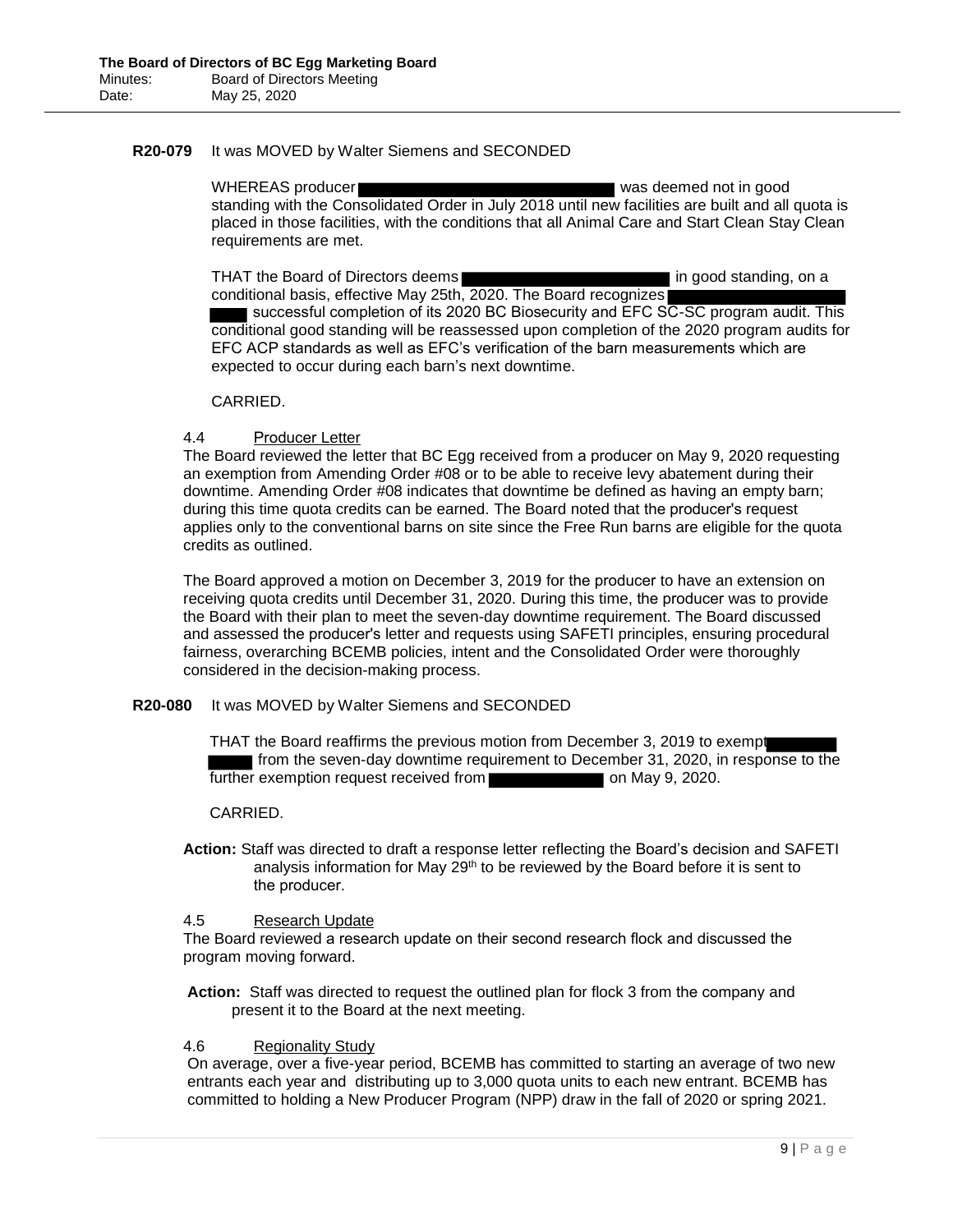In 2019 BCFIRB approved some changes to the NPP program that will allow the BCEMB to vary the amount of quota given to NPP applicants based on their demonstrated regional market demand up to a maximum of 3,000 quota units per producer. Based on the results of regionality study conducted by Nielsen, there is a greater need for egg production in the Northern and the Interior Regions of BC and areas of Vancouver Island where consumer demand for BC eggs clearly exceeds supply.

Staff proposed a strategy and approach for the NPP based on encouraging small lot permit holders of all regions except the Lower Mainland who have an interest in expanding their operations to apply to the New Producer Program during their 2021 small lot program renewal. BCEMB will communicate that it has up to 15,000 quota units available at this time, and NPP applicants could accept between 400 - 3,000 quota units based on their demonstrated market demand. This proposed approach for the NPP would require applicants to apply to the program as producer-graders.

The Board agrees with the recommendations for the New Producer Program for 2021.

**Action:** Staff was directed to work on the program for Board review and then communicate the proposed NPP to BCFIRB.

## 4.7 Corporate Quota Workshop

BCEMB seeks to have a more defined process for determining the relevant shareholder information required when evaluating quota transfers. A corporate quota transfer workshop is being planned that will include experts in their field to review the current quota assessment procedures as well as the new procedures that will come into effect January 1, 2022. An update on the status of the workshop was presented for information.

### 4.8 Barn Measurement Update

An update on Barn Measurements was provided to the Board. The EFC auditor who was assigned to BC for Animal Care Program Audits and Barn Measurement completion has been on leave over the past year and has since returned to work on a gradual basis. EFC Barn Measuring will begin again as soon as possible. The timelines for implementation of the EFC ACP has been delayed so the original need to complete the measurements by the end of June 2020 is no longer required. A new timeline has not been set.

#### 4.9 Transfer of Layer Quota requests

4.9a Producer 1 The Board reviewed the transfer request from a producer.

### **R20-081** It was MOVED by Jon Krahn and SECONDED

THAT the Board of Directors approve the deemed transfer of quota from **THAT** to . This proposal represents a deemed transfer of one producer's layer quota to a corporate producer and a deemed transfer between spouses, therefore in accordance with the Consolidated Order Part V 3. (5)(e) and (5)(a) a surrender of layer quota is not required.

CARRIED.

## **R20-082** It was MOVED by Matt Vane and SECONDED

THAT the Board of Directors provide conditional approval for the share structure change requests for **the changes** . The proposed changes will be deemed transfers between spouses, therefore in accordance with the Consolidated Order Part V 3. (5)(a) a surrender of layer quota is not required.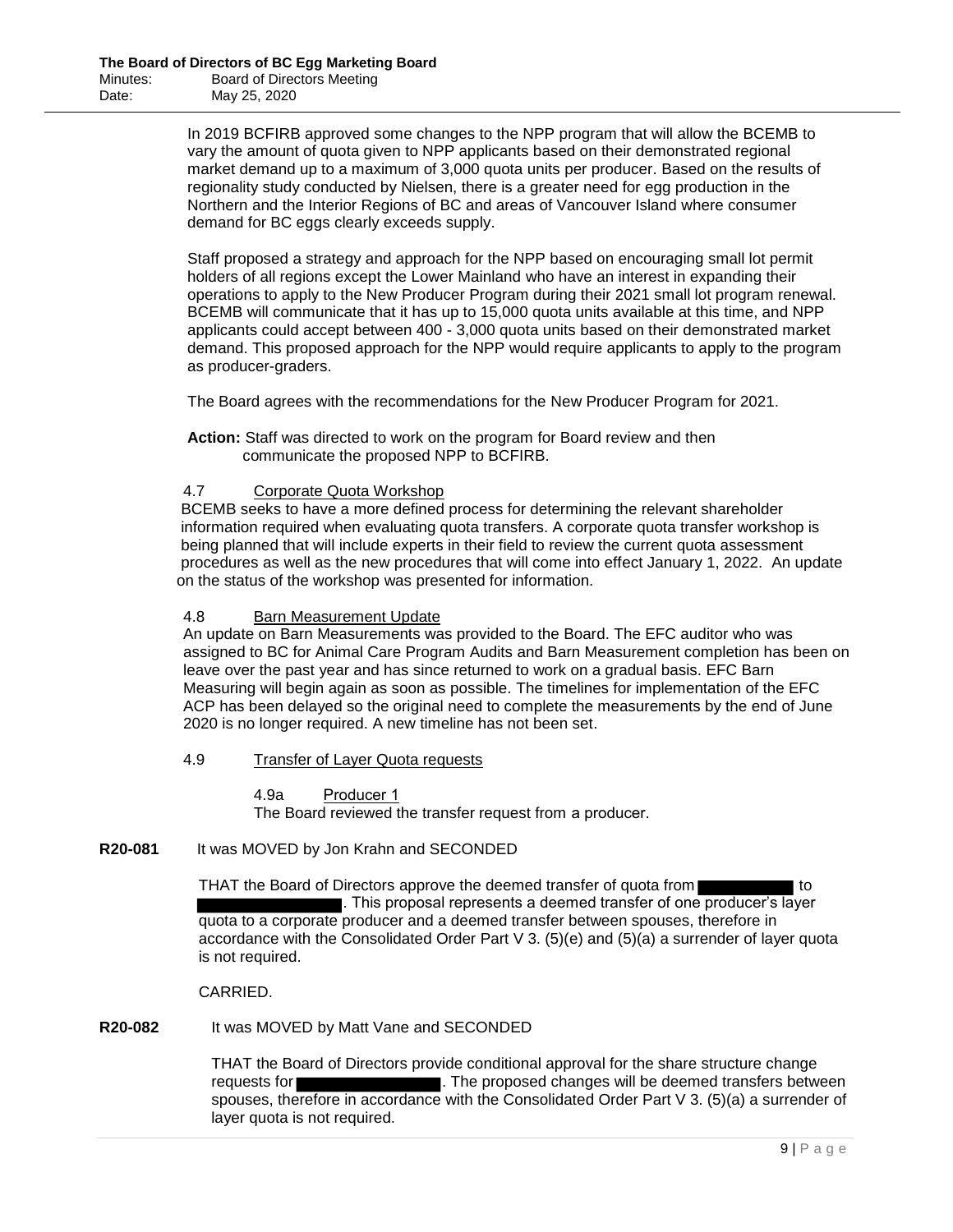## CARRIED.

**R20-083** It was MOVED by Jeff Regier and SECONDED

THAT the Board of Directors provide conditional approval for transfer of 5000 units of layer quota from **the set of the set of the set of the set of the set of the set of the set of the set of the set of the set of the set of the set of the set of the set of the set of the set of the set of the set of the set of t** related corporate producers, therefore in accordance with the Consolidated Order Part V 3. (5)(b) a surrender of layer quota is not required.

### CARRIED.

**R20-084** It was MOVED by Walter Siemens and SECONDED

THAT the Board of Directors provide conditional approval for the share structure change requests for **the child's spouse,** This is a transfer to a child and the child's spouse, therefore, in accordance with the Consolidated Order Part V 3. (5)(a) a surrender of layer quota is not required.

## CARRIED.

## 4.10 Code Requirement Update

Staff provided an update to the Board on the discussions with producers regarding the facility requirements of the 2017 Code of Practice. When time is available, staff will continue contacting producers.

4.11 Temporary Allotment Pool B Review

BCEMB is now approaching the second period for the TAP B program (June 2020 to July 2021). Staff presented the adjusted wording in the TAP B section of the Consolidated Order so that Registered Producers who apply are no longer limited by a 1,000 hen limit. The Board supports this change.

**R20-085** It was MOVED by Walter Siemens and SECONDED

THAT the board of directors approve the second and final reading of Amending Order #14 – TAP B

## CARRIED.

The Board discussed the current and upcoming TAP Pool B programs and the projected increases in quota inventory. The Board reviewed short term and longer-term possible solutions considering all of BC Egg's programs.

**Action:** Based on the discussion and proposed solutions, staff was directed to formulate scenarios and recommendations for the Board to review at the May 29th Board weekly meeting.

## 4.12 Specialty Producer Penalty Payment

BC Egg has penalized a specialty producer who was receiving a premium on Free Range eggs, when the hens did not have access to a range. An update on the penalty payments was provided to the Board. Staff will continue providing updates on the penalty payment repayments at the monthly board meetings.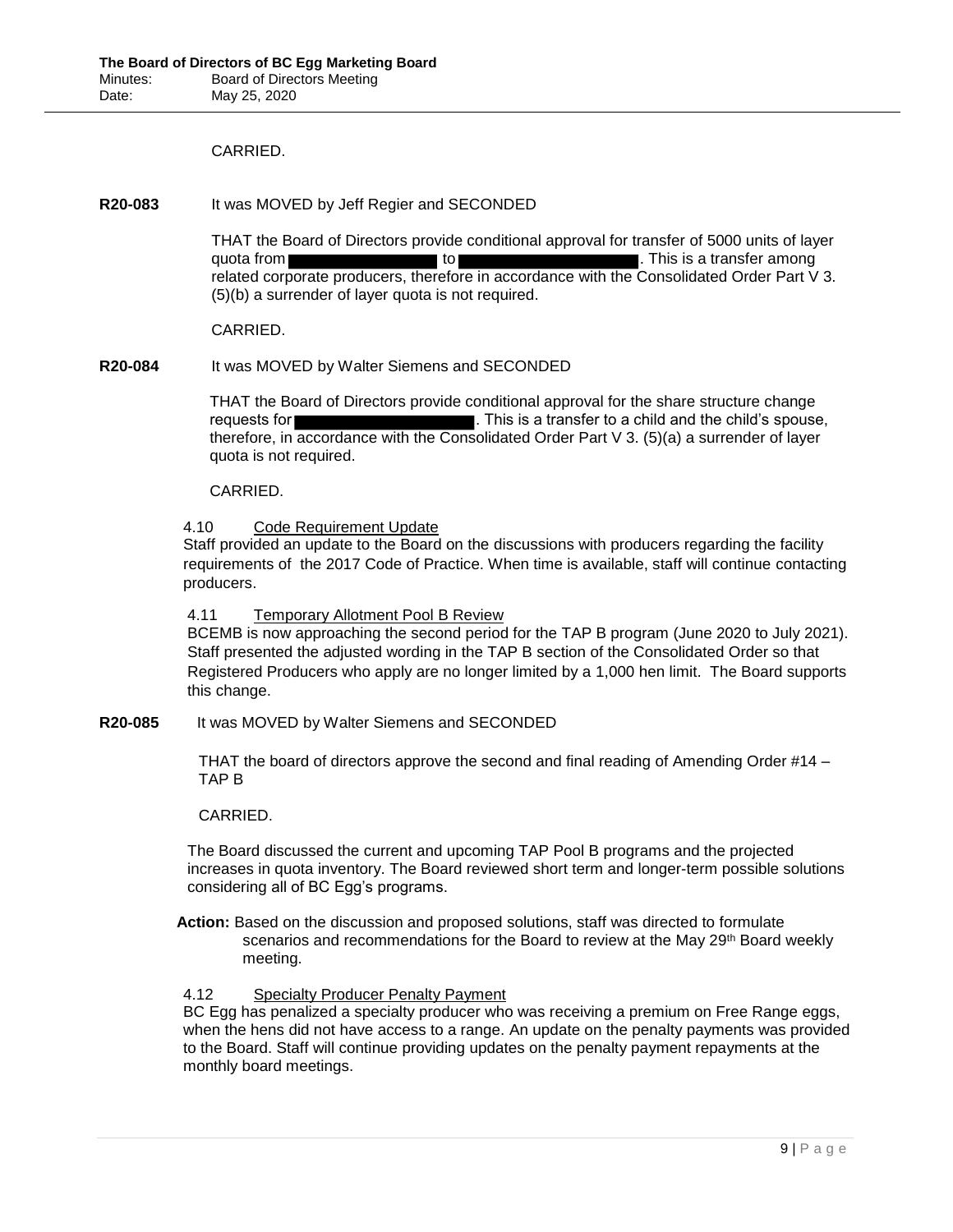## 4.13 Updated Covid Expenses

An update on the expenses incurred by BC Egg due to COVID-19 were presented to the Board. The two main areas of additional expenses were regarding the fowl removal process where the stunner has been used in the Lower Mainland due to lack of capacity at processing plants. With the processing plants re-opening, fowl removal should move back to normal in the coming weeks. The second area of additional expenses is from the Food Bank donations that BC Egg is providing with product that would normally go through the EFP program. Staff noted that some invoices are still pending and an update report will be presented at the next regular board meeting.

## 4.14 GAC TRQ

The Global Affairs Canada TRQ updates were presented to the Board for information. The Board noted that CUSMA is being implemented on June 1, 2020 which means that up to 1.7 million dozen eggs could be brought in under the agreement in 2020. These imported eggs will displace eggs produced by Canadian egg farmers at a time when we are in a surplus situation as the restaurant and food service sector are not using eggs at the normal levels.

### 4.15 EFC Quota Credits

Staff provided the Board with EFC's National Quota Credit Policy to highlight areas that BC Egg could utilize the program more effectively.

The Board reviewed the policy and discussed its benefits for BC Egg. The Board also discussed EFC's Early Fowl Removal program.

### 4.16 PFGC Update

The Board discussed JRG Group's proposal to prepare a presentation and public document of the post farm gate cost (PFGC) analysis that was recently completed. The Board supports the proposal and budget.

**Action:** Staff was directed to contact EFA to confirm the minutes and action items from the joint meeting.

## 4.17 EFC Early Fowl Removal

Based on the declining need of nest run product and continued product surplus, EFC has recommended that BC Egg consider the EFR of 90k birds. The Board discussed the approach for the early fowl removal. Staff will contact producers to confirm early fowl removal, and provide a list of producers that will be impacted by the removal to the Board by May 29<sup>th</sup>.

## **5.0 GOVERNANCE**

## 5.1 Organic Livestock Standards Review Update

A brief update on the Organic Livestock Standards Review was presented to the Board for information.

5.2 HR Update

An HR update was provided to the Board for information.

## 5.3 PARP Extension

The PARP extension was presented to the Board for information.

## 5.4 FOI Request

A request was sent to BC Egg on March 31<sup>st</sup>, 2020 pursuant of the Freedom of Information Act requesting information related to quota exemptions. Staff have sent a letter to the privacy commission for further direction. The response timeline is on hold until a response is received from the privacy commission.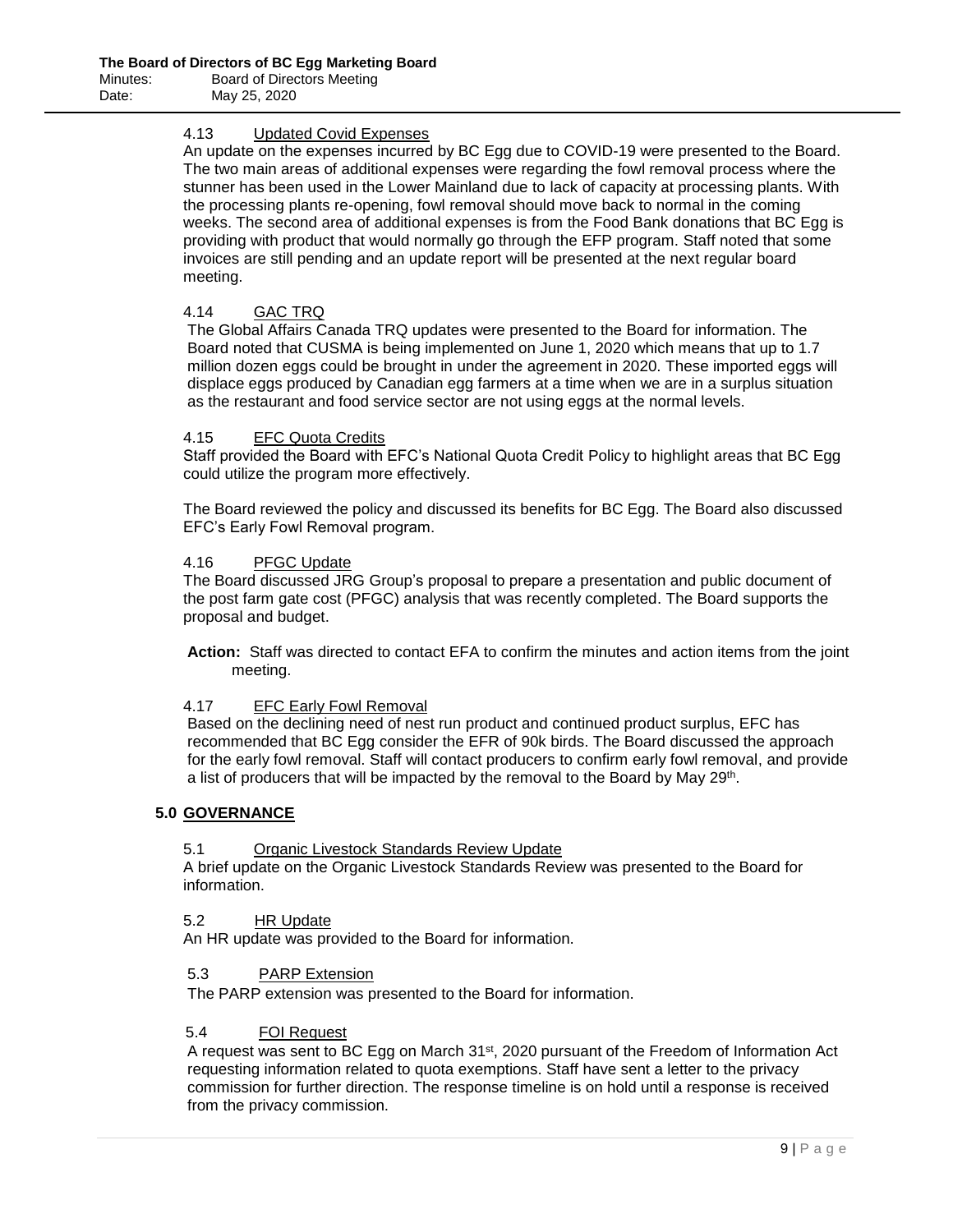## 5.5 Minister's Meeting

The BC Egg Chair and Executive Director will be attending a Minister's meeting on May 28<sup>th</sup> to discuss the stability of the sector. The Board reviewed the suggested discussion topics and provided additional comments. The suggested topics are Agri-recovery, on-farm euthanasia practices, a COVID plan for processors, funding programs for capital expenditures for social distancing requirements, egg carton/packaging shortages and the potential business opportunity in BC.

## **PERFORMANCE REPORTS**

## 6.1 Dashboard

The Dashboard was presented for information. The Board reviewed the quota allocation.

### 6.2 Quota

### 6.2a Industry Reserve

The Industry Reserve was presented for information. The Board reviewed the quota amounts and quota in reserve.

6.2b IP Report Week

The IP Report Week 19 was presented for information.

#### 6.2c IP Processor Summary Week

The IP Processor Summary Week 19 was presented for information.

#### 6.2d Food Bank Donation Report

The Food Bank Donation Report Week 20 was presented for information.

#### 6.2e Quota Utilization Report

The Quota Utilization Report for week 19 was presented for information.

#### 6.2f Quota Credit Update

The Quota Credit Update was presented for information.

#### 6.2g Inventory Report

The Inventory Report was presented for information. The Board discussed the inventory and allocation information and requested more information in Next Steps and recommendations for the Board at the next meeting.

### 6.3 Financials

6.3a Period 4 Board & Committee Per Diems & Expenses The Period 4 Board & Committee Per Diems & Expenses were presented for information.

#### **R20-086** It was MOVED by Walter Siemens and SECONDED

THAT the Board of Directors approve the Period 4 Board & Committee Per Diems & Expenses.

CARRIED.

#### 6.3b AR Report

The AR Report was presented for information. Staff provided an update on the GST Refund that was received.